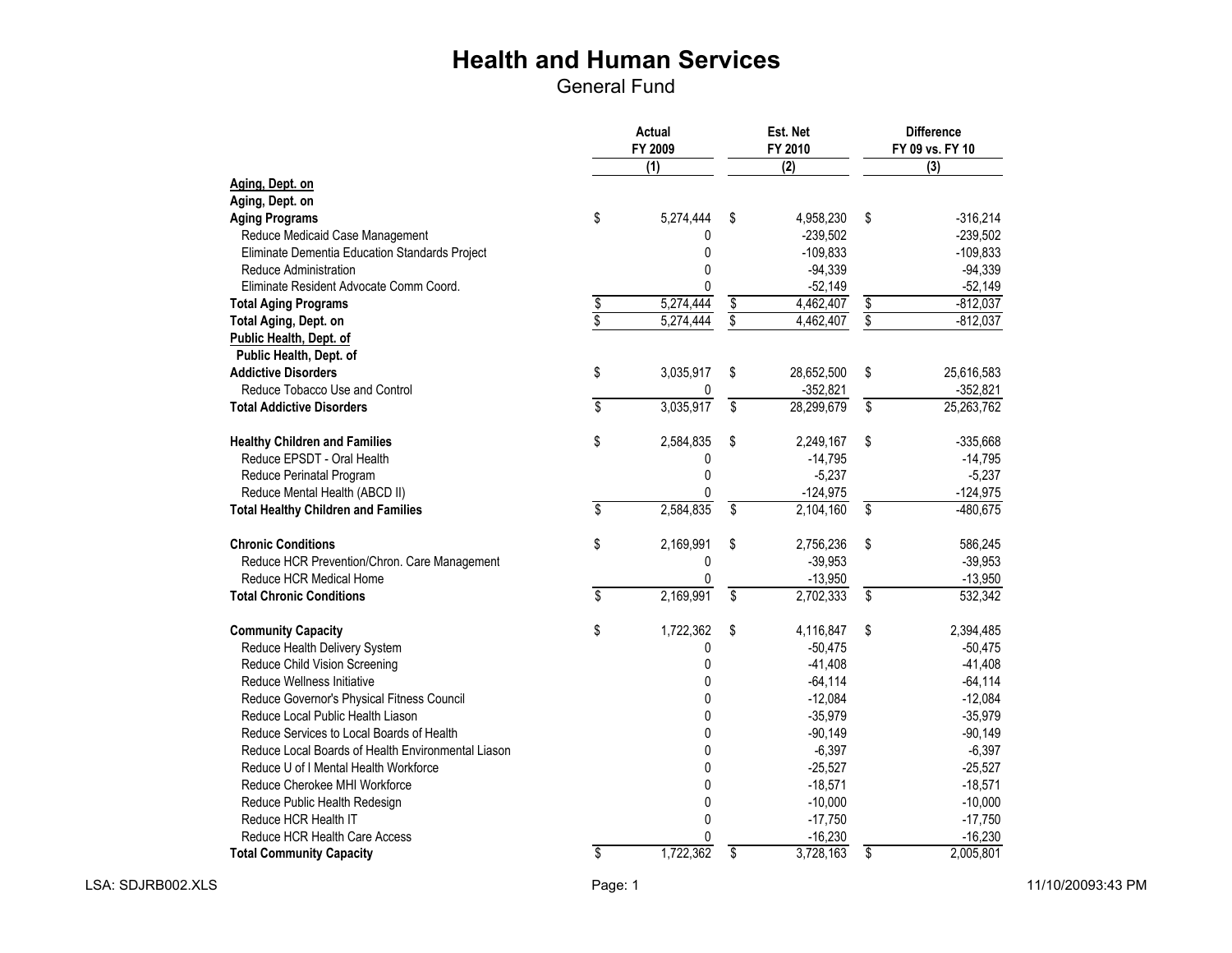|                                                                                                                       |                         | Actual<br>Est. Net<br>FY 2009<br>FY 2010 |                 |                                                 | <b>Difference</b><br>FY 09 vs. FY 10 |                                               |  |
|-----------------------------------------------------------------------------------------------------------------------|-------------------------|------------------------------------------|-----------------|-------------------------------------------------|--------------------------------------|-----------------------------------------------|--|
|                                                                                                                       |                         | (1)                                      |                 | (2)                                             |                                      | (3)                                           |  |
| <b>Elderly Wellness</b>                                                                                               | \$                      | 9,095,475                                | \$              | 8,345,779                                       | \$                                   | $-749,696$                                    |  |
| <b>Environmental Hazards</b>                                                                                          | \$                      | 721,737                                  | \$              | 1,000,391                                       | \$                                   | 278,654                                       |  |
| <b>Reduce Environmental Health</b>                                                                                    |                         |                                          |                 | $-34,441$                                       |                                      | $-34,441$                                     |  |
| <b>Total Environmental Hazards</b>                                                                                    | $\overline{\mathbf{S}}$ | 721,737                                  | \$              | 965,950                                         | \$                                   | 244,213                                       |  |
| <b>Infectious Diseases</b><br>Reduce Center for Epidemiology                                                          | \$                      | 2,795,546                                | \$              | 1,630,661<br>$-24,694$                          | \$                                   | $-1,164,885$<br>$-24,694$                     |  |
| <b>Total Infectious Diseases</b>                                                                                      | \$                      | 2,795,546                                | \$              | 1,605,967                                       | $\overline{\mathcal{S}}$             | $-1,189,579$                                  |  |
| <b>Public Protection</b><br>Redcue Water Programs<br><b>Reduce Milk Certification</b><br>Reduce Poison Control Center | \$                      | 3,115,215<br>0<br>0<br>0                 | \$              | 3,569,986<br>$-20,226$<br>$-4,000$<br>$-53,947$ | \$                                   | 454,771<br>$-20,226$<br>$-4,000$<br>$-53,947$ |  |
| Reduce Antivir4al Stockpile                                                                                           |                         | 0                                        |                 | $-10,101$                                       |                                      | $-10,101$                                     |  |
| Reduce Emergency Medical Services                                                                                     |                         | 0                                        |                 | $-52,853$                                       |                                      | $-52,853$                                     |  |
| Reduce EMS Contracts                                                                                                  |                         | 0                                        |                 | $-77,550$                                       |                                      | $-77,550$                                     |  |
| Reduce State Medical Examiner                                                                                         |                         | 0                                        |                 | $-105,382$                                      |                                      | $-105,382$                                    |  |
| Reduce Certificate of Need                                                                                            |                         | 0                                        |                 | $-9,693$                                        |                                      | $-9,693$                                      |  |
| <b>Total Public Protection</b>                                                                                        | \$                      | 3,115,215                                | $\overline{\$}$ | 3,236,234                                       | $\overline{\$}$                      | 121,019                                       |  |
| <b>Resource Management</b><br><b>Reduce Resource Management</b>                                                       | \$                      | 1,194,098<br>0                           | \$              | 1,062,517<br>$-106,253$                         | \$                                   | $-131,581$<br>$-106,253$                      |  |
| <b>Total Resource Management</b>                                                                                      | $\overline{\$}$         | 1,194,098                                | $\overline{\$}$ | 956,264                                         | $\overline{\mathsf{s}}$              | $-237,834$                                    |  |
| Prevention and Chronic Care Management                                                                                |                         | 188,165                                  |                 | 0                                               |                                      | $-188,165$                                    |  |
| Medical Home System                                                                                                   |                         | 163,379                                  |                 | 0                                               |                                      | $-163,379$                                    |  |
| <b>Healthy Communities Initiative</b>                                                                                 |                         | 874,682                                  |                 | 0                                               |                                      | $-874,682$                                    |  |
| Gov. Council on Physical Fitness and Nutrition                                                                        |                         | 108,160                                  |                 | 0                                               |                                      | $-108,160$                                    |  |
| Iowa Health Information Technology System                                                                             |                         | 188,069                                  |                 | 0                                               |                                      | $-188,069$                                    |  |
| <b>Health Care Access</b>                                                                                             |                         | 171,965                                  |                 | 0                                               |                                      | $-171,965$                                    |  |
| <b>Total Public Health, Dept. of</b>                                                                                  | \$                      | 28,129,596                               | \$              | 51,944,529                                      | \$                                   | 23,814,933                                    |  |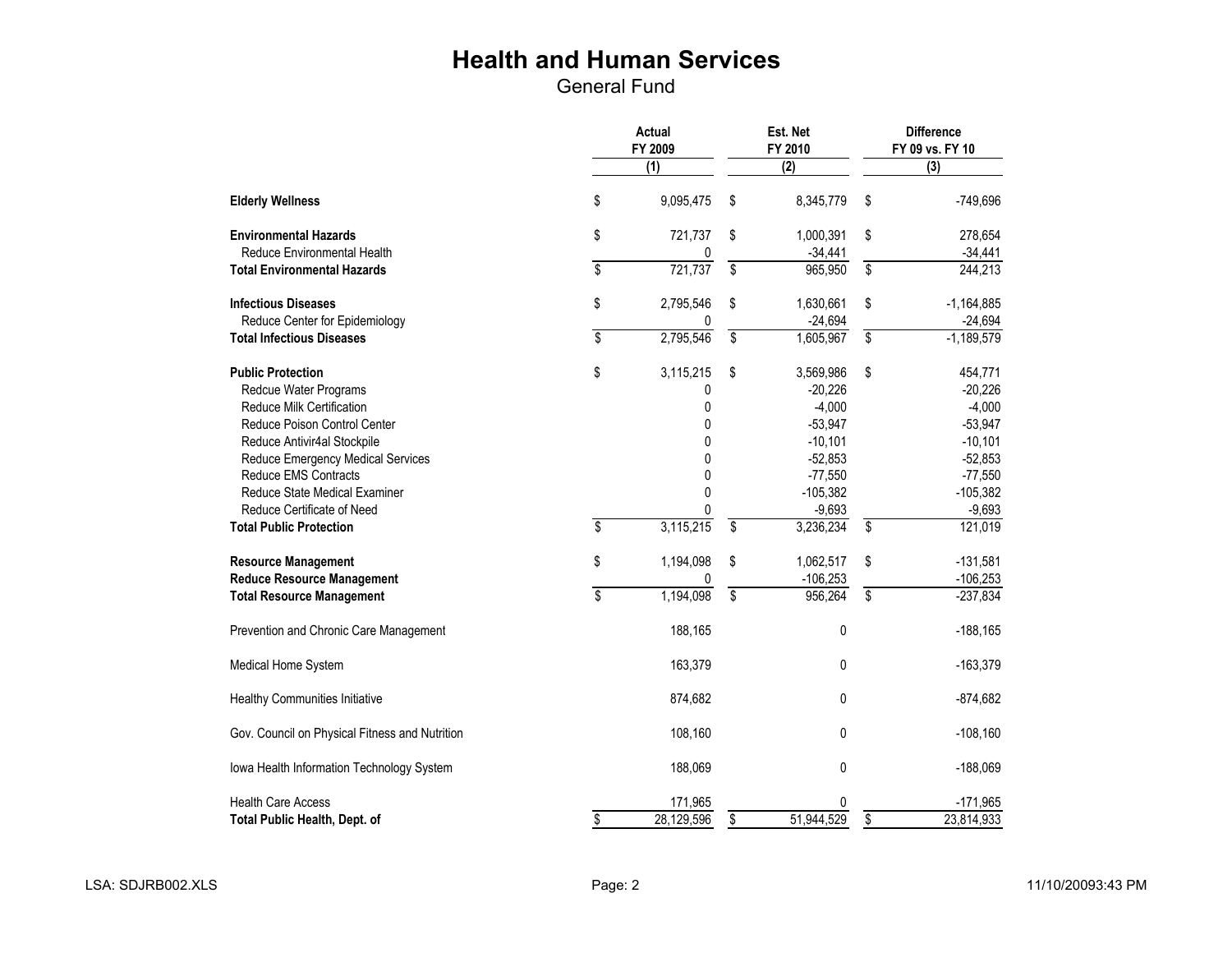|                                                        |                          | Actual<br>FY 2009 |                         | Est. Net<br>FY 2010 | <b>Difference</b><br>FY 09 vs. FY 10 |               |
|--------------------------------------------------------|--------------------------|-------------------|-------------------------|---------------------|--------------------------------------|---------------|
|                                                        |                          | (1)               |                         | (2)                 |                                      | (3)           |
| Human Services, Dept. of                               |                          |                   |                         |                     |                                      |               |
| <b>General Administration</b>                          | \$                       | 16,848,360        | \$                      | 15,252,523          | \$                                   | $-1,595,837$  |
| Hold current and projected vacancies                   |                          | 0                 |                         | $-328,276$          |                                      | $-328,276$    |
| Reduction in workforce (RIF)                           |                          | 0                 |                         | $-526,741$          |                                      | $-526,741$    |
| Reduce support expenditures                            |                          | 0                 |                         | $-670,235$          |                                      | $-670,235$    |
| <b>Total General Administration</b>                    | \$                       | 16,848,360        | \$                      | 13,727,271          | $\overline{\$}$                      | $-3,121,089$  |
| <b>Child Support Recoveries</b>                        | \$                       | 15,082,461        | \$                      | 13,420,460          | \$                                   | $-1,662,001$  |
| Efficiencies in management of contract funds           |                          | 0                 |                         | $-91,104$           |                                      | $-91,104$     |
| Recalculate interest for 915 account                   |                          | 0                 |                         | $-91,628$           |                                      | $-91,628$     |
| Maintain vacancy factor and reduce two positions       |                          | 0                 |                         | $-339,067$          |                                      | $-339,067$    |
| Various support reductions                             |                          | $\mathbf{0}$      |                         | $-707,828$          |                                      | $-707,828$    |
| Maximize incentive funding                             |                          | 0                 |                         | $-112,419$          |                                      | $-112,419$    |
| <b>Total Child Support Recoveries</b>                  | \$                       | 15,082,461        | \$                      | 12,078,414          | $\overline{\$}$                      | $-3,004,047$  |
| <b>Field Operations</b>                                | \$                       | 69,234,591        | \$                      | 63,032,831          | \$                                   | $-6,201,760$  |
| Maintain 78 vacancies                                  |                          | 0                 |                         | $-3,151,641$        |                                      | $-3,151,641$  |
| Redcution offset by additional TANF funds              |                          | 0                 |                         | $-3,151,642$        |                                      | $-3,151,642$  |
| <b>Total Field Operations</b>                          | \$                       | 69,234,591        | \$                      | 56,729,548          | \$                                   | $-12,505,043$ |
| <b>Toledo Juvenile Home</b>                            | \$                       | 7,591,274         | \$                      | 6,754,759           | \$                                   | $-836,515$    |
| <b>Personnel Reductions</b>                            |                          | 0                 |                         | $-423,962$          |                                      | $-423,962$    |
| <b>Support Reductions</b>                              |                          | 0                 |                         | $-107,425$          |                                      | $-107,425$    |
| Transfer Depreciation and Support for other facilities |                          | 0                 |                         | $-94,612$           |                                      | $-94,612$     |
| Other                                                  |                          |                   |                         | $-49,477$           |                                      | $-49,477$     |
| <b>Total Toledo Juvenile Home</b>                      | $\overline{\mathcal{S}}$ | 7,591,274         | $\overline{\mathbf{S}}$ | 6,079,283           | $\overline{\mathcal{S}}$             | $-1,511,991$  |
| <b>Eldora Training School</b>                          | \$                       | 12,045,087        | \$                      | 10,717,787          | \$                                   | $-1,327,300$  |
| <b>Personnel Reductions</b>                            |                          | 0                 |                         | $-964,591$          |                                      | $-964,591$    |
| <b>Support Reductions</b>                              |                          |                   |                         | $-107,188$          |                                      | $-107,188$    |
| <b>Total Eldora Training School</b>                    | \$                       | 12,045,087        | \$                      | 9,646,008           | \$                                   | $-2,399,079$  |
| <b>Civil Commit. Unit for Sex Offenders</b>            | \$                       | 6,701,758         | \$                      | 6,860,204           | \$                                   | 158,446       |
| <b>Personnel Reductions</b>                            |                          | 0                 |                         | $-200,000$          |                                      | $-200,000$    |
| <b>Support Reductions</b>                              |                          | 0                 |                         | $-44,000$           |                                      | $-44,000$     |
| Transfer Depreciation and Support for other facilities |                          | 0                 |                         | $-327,000$          |                                      | $-327,000$    |
| Other                                                  |                          | 0                 |                         | $-115,020$          |                                      | $-115,020$    |
| <b>Total Civil Commit. Unit for Sex Offenders</b>      | $\overline{\$}$          | 6,701,758         | \$                      | 6,174,184           | \$                                   | $-527,574$    |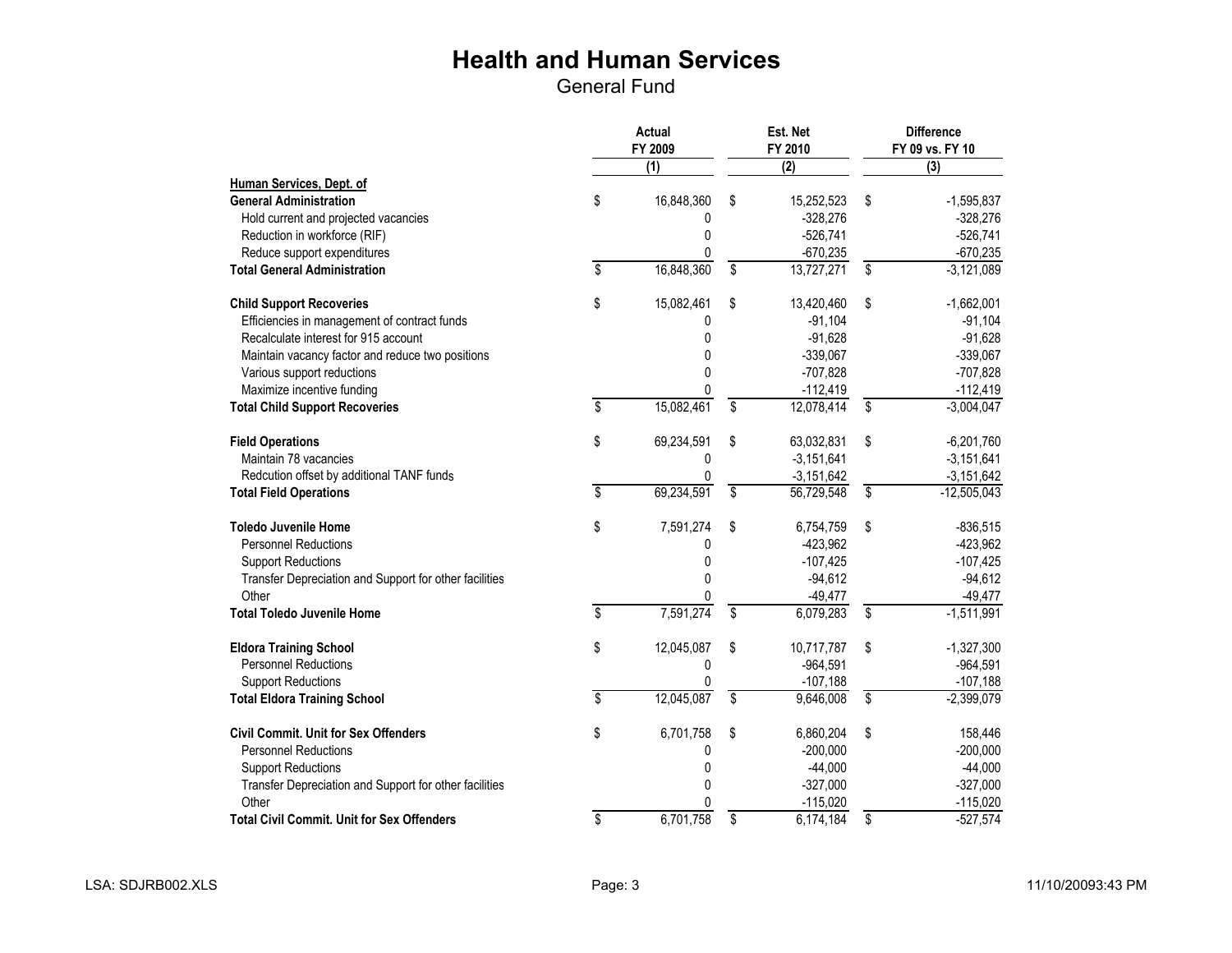|                                                        | Actual<br>FY 2009       |            | Est. Net<br>FY 2010     |                | <b>Difference</b><br>FY 09 vs. FY 10 |               |
|--------------------------------------------------------|-------------------------|------------|-------------------------|----------------|--------------------------------------|---------------|
|                                                        |                         | (1)        |                         | $\overline{2}$ |                                      | (3)           |
| <b>Cherokee MHI</b>                                    | \$                      | 6,109,285  | \$                      | 5,436,076      | \$                                   | $-673,209$    |
| <b>Personnel Reductions</b>                            |                         | 0          |                         | $-303,873$     |                                      | $-303,873$    |
| <b>Support Reductions</b>                              |                         | $\Omega$   |                         | $-239,735$     |                                      | $-239,735$    |
| <b>Total Cherokee MHI</b>                              | \$                      | 6,109,285  | \$                      | 4,892,468      | $\overline{\mathbf{S}}$              | $-1,216,817$  |
| <b>Clarinda MHI</b>                                    | \$                      | 7,298,531  | \$                      | 6,227,335      | \$                                   | $-1,071,196$  |
| <b>Personnel Reductions</b>                            |                         | 0          |                         | $-206,681$     |                                      | $-206,681$    |
| <b>Support Reductions</b>                              |                         |            |                         | $-416,053$     |                                      | $-416,053$    |
| <b>Total Clarinda MHI</b>                              | \$                      | 7,298,531  | \$                      | 5,604,601      | \$                                   | $-1,693,930$  |
| <b>Independence MHI</b>                                | \$                      | 10,693,858 | \$                      | 9,503,567      | \$                                   | $-1,190,291$  |
| <b>Personnel Reductions</b>                            |                         | 0          |                         | $-677,945$     |                                      | $-677,945$    |
| <b>Support Reductions</b>                              |                         | 0          |                         | $-272,412$     |                                      | $-272,412$    |
| <b>Total Independence MHI</b>                          | \$                      | 10,693,858 | \$                      | 8,553,210      | \$                                   | $-2,140,648$  |
| <b>Mt Pleasant MHI</b>                                 | \$                      | 2,023,008  | \$                      | 1,795,552      | \$                                   | $-227,456$    |
| <b>Personnel Reductions</b>                            |                         | 0          |                         | $-175,318$     |                                      | $-175,318$    |
| <b>Support Reductions</b>                              |                         | 0          |                         | $-5,571$       |                                      | $-5,571$      |
| <b>Total Mt Pleasant MHI</b>                           | \$                      | 2,023,008  | \$                      | 1,614,663      | $\overline{\mathsf{s}}$              | $-408,345$    |
| <b>Glenwood Resource Center</b>                        | \$                      | 18,903,764 | \$                      | 17,620,487     | \$                                   | $-1,283,277$  |
| <b>Support Reductions</b>                              |                         |            |                         | $-1,812,049$   |                                      | $-1,812,049$  |
| <b>Total Glenwood Resource Center</b>                  | \$                      | 18,903,764 | \$                      | 15,808,438     | \$                                   | $-3,095,326$  |
| <b>Woodward Resource Center</b>                        | \$                      | 12,561,726 | \$                      | 10,929,200     | \$                                   | $-1,632,526$  |
| <b>Support Reductions</b>                              |                         |            |                         | $-1,142,920$   |                                      | $-1,142,920$  |
| <b>Total Woodward Resource Center</b>                  | $\overline{\mathbb{S}}$ | 12,561,726 | $\overline{\mathsf{s}}$ | 9,786,280      | \$                                   | $-2,775,446$  |
| <b>Family Investment Program/JOBS</b>                  | \$                      | 42,060,901 | \$                      | 34,592,700     | \$                                   | $-7,468,201$  |
| Use existing funds to qualify as MOE to draw Emg. TANF |                         | 0          |                         | $-3,085,731$   |                                      | $-3,085,731$  |
| Eliminate EITC outreach contract                       |                         | 0          |                         | $-95,390$      |                                      | $-95,390$     |
| Reduce PJ mileage rate                                 |                         | ⋂          |                         | $-278,149$     |                                      | $-278,149$    |
| <b>Total Family Investment Program/JOBS</b>            | \$                      | 42,060,901 | \$                      | 31,133,430     | \$                                   | $-10,927,471$ |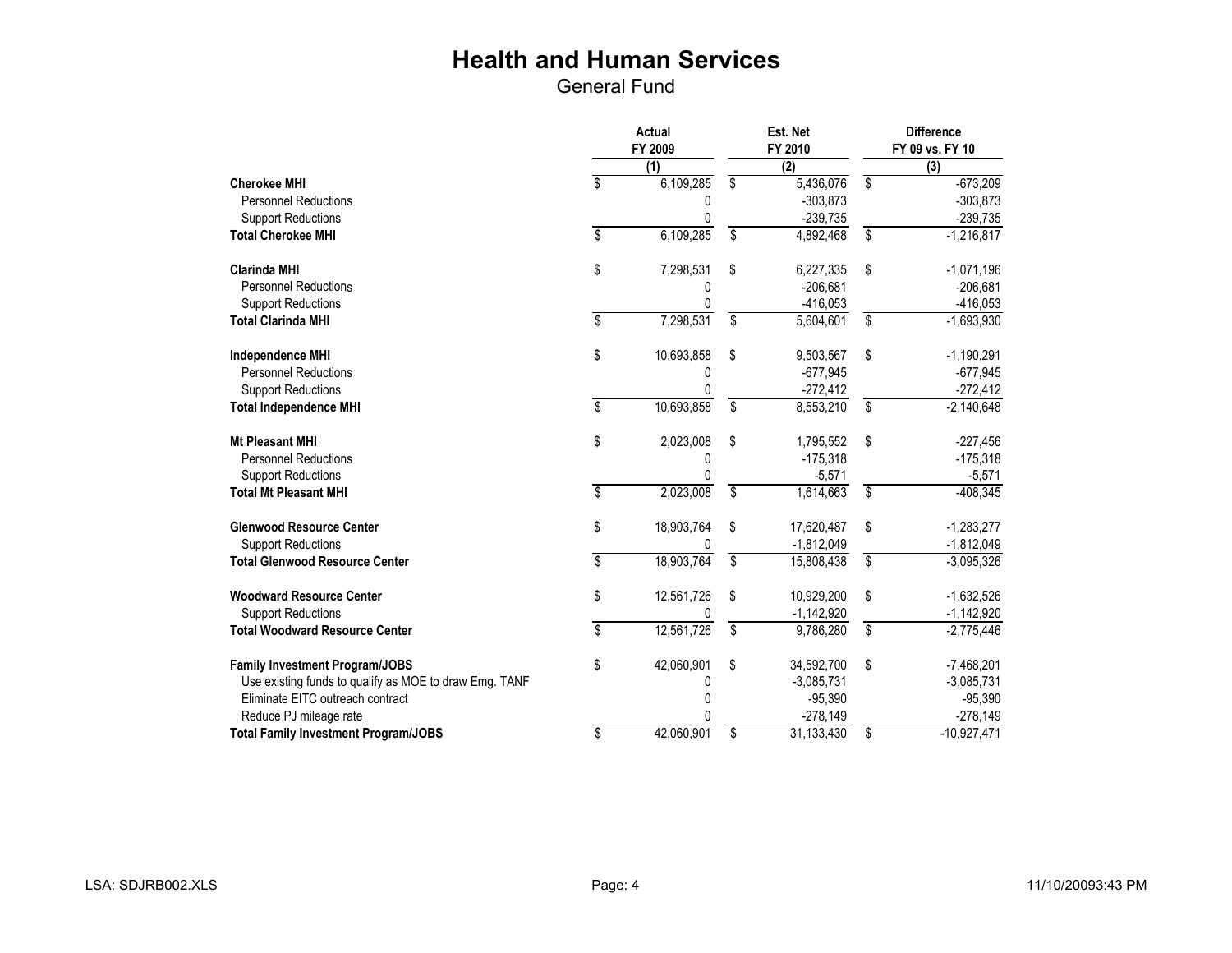|                                               | Actual<br>FY 2009 |              |                         | Est. Net<br>FY 2010 |                          | <b>Difference</b><br>FY 09 vs. FY 10 |
|-----------------------------------------------|-------------------|--------------|-------------------------|---------------------|--------------------------|--------------------------------------|
|                                               |                   | (1)          |                         | (2)                 |                          | (3)                                  |
| <b>Medical Assistance</b>                     | \$                | 593,302,330  | \$                      | 681,949,840         | \$                       | 88,647,510                           |
| Prior Authorization imaging (MRI, etc)        |                   | 0            |                         | $-270,862$          |                          | $-270,862$                           |
| <b>Correct Coding Initiative</b>              |                   | 0            |                         | $-2,576,757$        |                          | $-2,576,757$                         |
| 5% ATB provider rate reduction                |                   | 0            |                         | $-13,313,879$       |                          | $-13,313,879$                        |
| 2.5% ATB HCBS Waiver provider rate reduction  |                   | 0            |                         | $-1, 155, 171$      |                          | $-1, 155, 171$                       |
| SMAC changes                                  |                   | $\mathbf{0}$ |                         | $-835,417$          |                          | $-835,417$                           |
| Reduce SMAC reimbursement for specialty drugs |                   | 0            |                         | $-209,758$          |                          | $-209,758$                           |
| AWP fraud settlement                          |                   | $\mathbf{0}$ |                         | $-1,846,676$        |                          | $-1,846,676$                         |
| Remove 30 day PDL override                    |                   | 0            |                         | $-56,036$           |                          | $-56,036$                            |
| Maximum DME rental at 100% purchase allowance |                   | 0            |                         | $-113,761$          |                          | $-113,761$                           |
| Nursing facility bed hold changes             |                   | 0            |                         | $-250,241$          |                          | $-250,241$                           |
| Increase NF minimum occupancy rate            |                   | 0            |                         | $-832,013$          |                          | $-832,013$                           |
| Fund NF Pay for Performance from QA fee       |                   | 0            |                         | $-885,950$          |                          | $-885,950$                           |
| Reduce non-emergency transportation           |                   | 0            |                         | $-472,978$          |                          | $-472,978$                           |
| Reduce HCBS Waiver transportation             |                   | 0            |                         | $-142,566$          |                          | $-142,566$                           |
| Reduce HCBS vehicle modification controls     |                   | 0            |                         | $-25,894$           |                          | $-25,894$                            |
| Provider rate reduction chiropractic services |                   | 0            |                         | $-65,202$           |                          | $-65,202$                            |
| Iowa Plan capitation reduction                |                   | 0            |                         | $-702,298$          |                          | $-702,298$                           |
| State family planning redirected dollars      |                   | 0            |                         | $-252,018$          |                          | $-252,018$                           |
| Delay presumptive eligibility                 |                   | 0            |                         | $-120,266$          |                          | $-120,266$                           |
| Capture a portion of the surplus              |                   | 0            |                         | -47,725,963         |                          | -47,725,963                          |
| <b>Total Medical Assistance</b>               | \$                | 593,302,330  | \$                      | 610,096,134         | \$                       | 16,793,804                           |
| <b>Health Insurance Premium Payment</b>       | \$                | 570,924      | \$                      | 508,011             | \$                       | $-62,913$                            |
| Adiministrative efficiencies                  |                   | 0            |                         | $-27,870$           |                          | $-27,870$                            |
| Maintain vacancies                            |                   | 0            |                         | $-22,548$           |                          | $-22,548$                            |
| Personelle reductions                         |                   | $\mathbf{0}$ |                         | $-67,608$           |                          | $-67,608$                            |
| Adjustment                                    |                   | 0            |                         | 67,225              |                          | 67,225                               |
| <b>Total Health Insurance Premium Payment</b> | \$                | 570,924      | $\overline{\mathbf{s}}$ | 457,210             | \$                       | $-113,714$                           |
| <b>Medical Contracts</b>                      | \$                | 13,953,067   | \$                      | 13,651,503          | \$                       | $-301,564$                           |
| Reprojection of expenditures/Project delays   |                   | 0            |                         | $-759,317$          |                          | $-759,317$                           |
| Reduce/Delay Health IT activites              |                   | $\Omega$     |                         | $-370,000$          |                          | $-370,000$                           |
| ITE 10% reduction                             |                   | 0            |                         | $-37,321$           |                          | $-37,321$                            |
| DIA Survey and Cert. 10% reduction            |                   | 0            |                         | $-203,362$          |                          | $-203,362$                           |
| Adjustment                                    |                   | 0            |                         | 4,850               |                          | 4,850                                |
| <b>Total Medical Contracts</b>                | \$                | 13,953,067   | $\overline{\$}$         | 12,286,353          | $\overline{\mathcal{S}}$ | $-1,666,714$                         |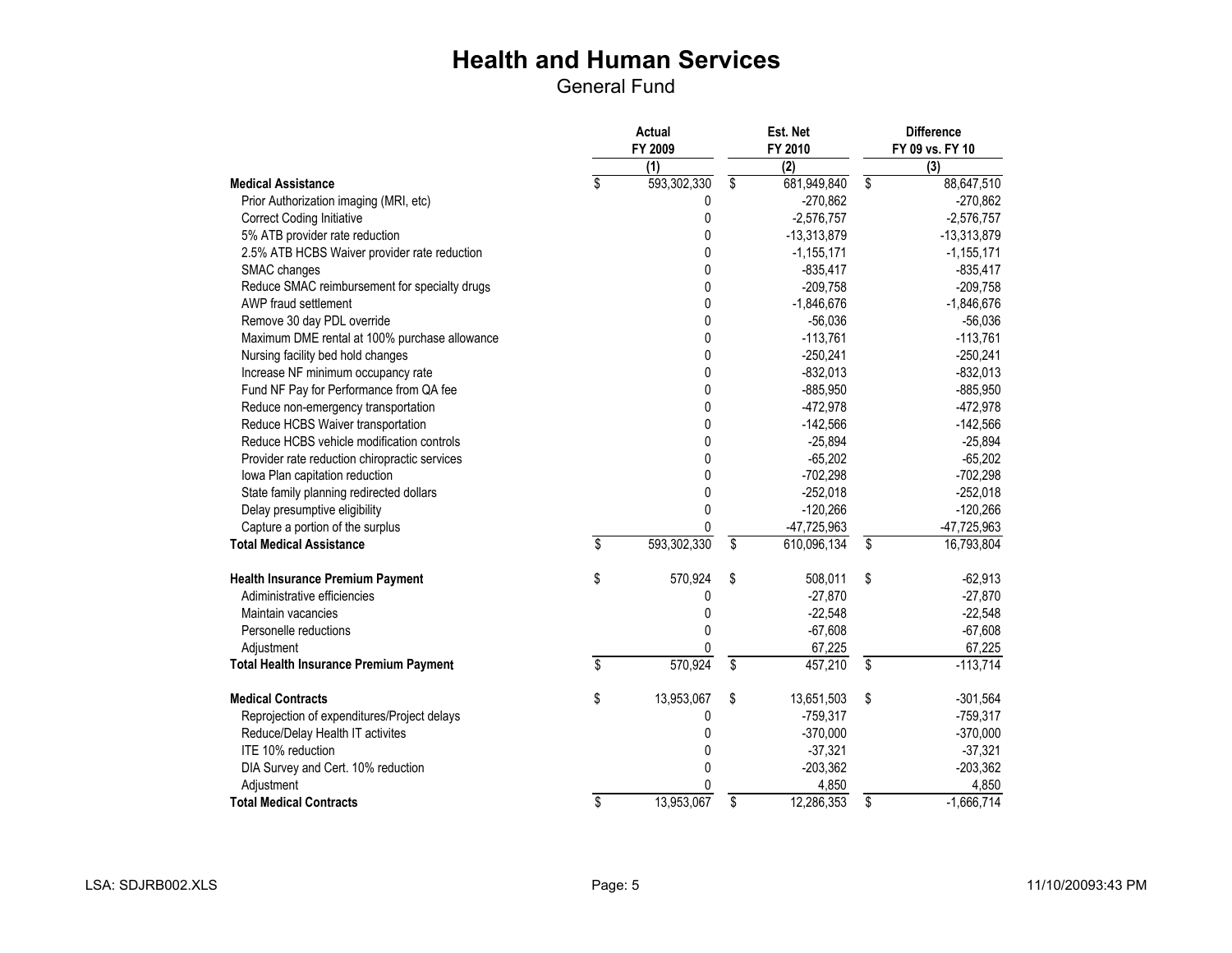|                                                      | <b>Actual</b><br>FY 2009 | Est. Net<br>FY 2010 | <b>Difference</b><br>FY 09 vs. FY 10 |              |  |
|------------------------------------------------------|--------------------------|---------------------|--------------------------------------|--------------|--|
|                                                      | (1)                      | (2)                 |                                      | (3)          |  |
| <b>State Supplementary Assistance</b>                | \$<br>18,332,214         | \$<br>18,412,646    | \$                                   | 80,432       |  |
| Use FY 2010 projected savings                        |                          | $-932.947$          |                                      | $-932,947$   |  |
| Decrease due to transfer funds from Medicaid for MOE |                          | $-1,021,866$        |                                      | $-1,021,866$ |  |
| <b>Total State Supplementary Assistance</b>          | \$<br>18,332,214         | \$<br>16,457,833    | \$                                   | $-1,874,381$ |  |
| <b>State Children's Health Insurance</b>             | \$<br>13,660,852         | \$<br>14,629,830    | \$                                   | 968,978      |  |
| Use surplus from hawk-i trust fund                   |                          | -1,628,389          |                                      | $-1,628,389$ |  |
| 2.5% rate reduction for certain Medicaid providers   |                          | $-104,434$          |                                      | $-104,434$   |  |
| 5% rate reduction for certain Medicaid providers     |                          | $-208,904$          |                                      | $-208,904$   |  |
| <b>Transfer from Medicaid</b>                        |                          | $-388.923$          |                                      | $-388.923$   |  |
| adjustment                                           |                          | 867,667             |                                      | 867,667      |  |
| <b>Total State Children's Health Insurance</b>       | \$<br>13,660,852         | \$<br>13,166,847    | \$                                   | $-494,005$   |  |
| <b>Child Care Assistance</b>                         | \$<br>40,483,732         | \$<br>37,974,472    | \$                                   | $-2,509,260$ |  |
| Suspend QRS program                                  |                          | -599,207            |                                      | -599,207     |  |
| Reduce resource and referal contracts                |                          | $-48,000$           |                                      | $-48,000$    |  |
| Eliminate transfer to DOE                            |                          | $-1,097,084$        |                                      | $-1,097,084$ |  |
| Reduction due to transfer from Medicaid              |                          | $-221,500$          |                                      | $-221,500$   |  |
| Reduce carryforward into FY 2011                     |                          | $-3,461,217$        |                                      | $-3,461,217$ |  |
| <b>Total Child Care Assistance</b>                   | 40,483,732               | \$<br>32,547,464    | \$                                   | -7,936,268   |  |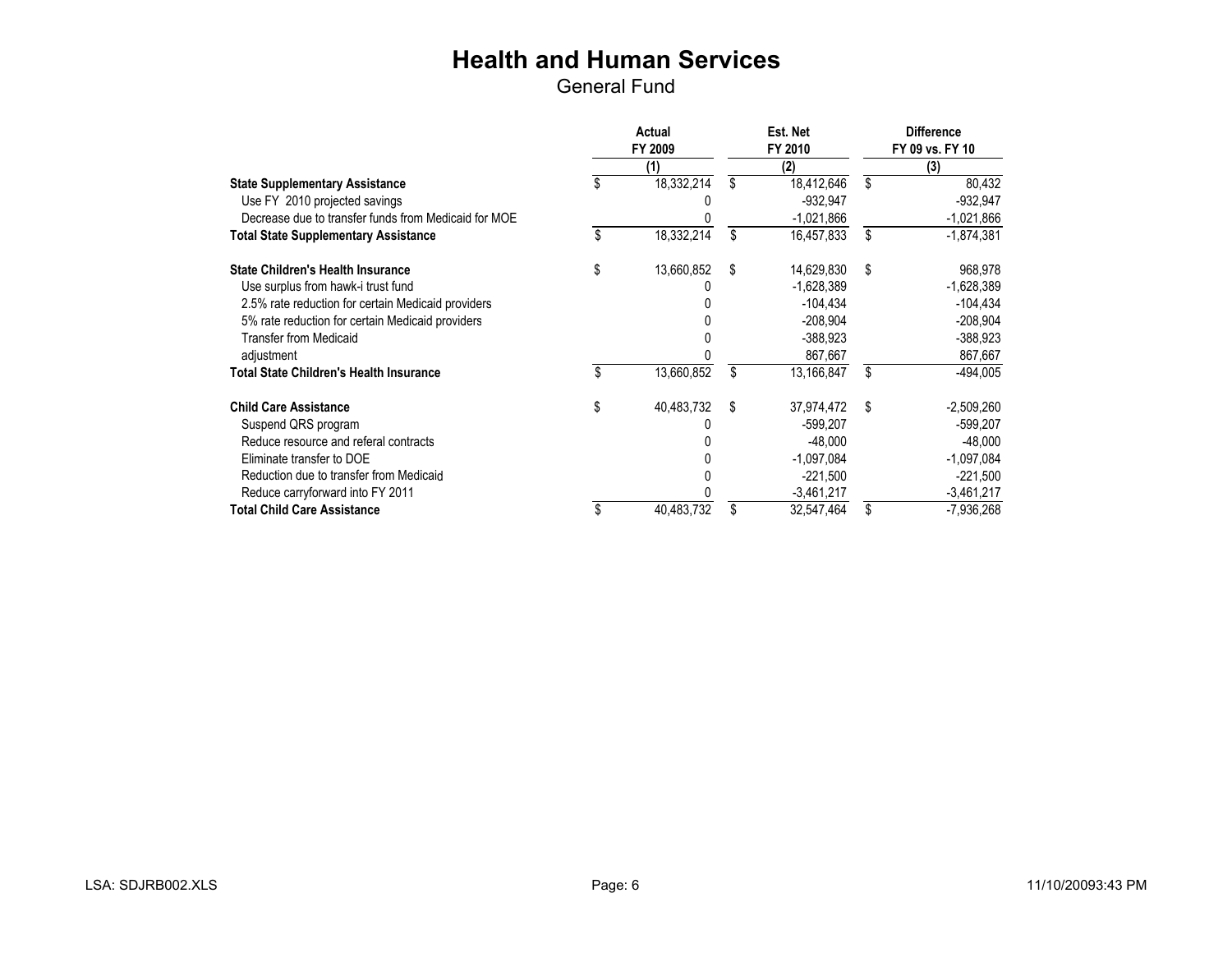|                                                       | <b>Actual</b><br>FY 2009 |                  | Est. Net<br>FY 2010 |                         | <b>Difference</b><br>FY 09 vs. FY 10 |
|-------------------------------------------------------|--------------------------|------------------|---------------------|-------------------------|--------------------------------------|
|                                                       |                          | $\overline{(1)}$ | $\overline{(2)}$    |                         | (3)                                  |
| <b>Child and Family Services</b>                      | \$                       | 88,971,729       | \$<br>90,591,451    | \$                      | 1,619,722                            |
| Reduction due to Medicaid Transfer                    |                          | 0                | $-1,700,606$        |                         | $-1,700,606$                         |
| Reduce child protection/medical exams                 |                          | 0                | $-308,319$          |                         | $-308,319$                           |
| Reduce Child Protection Centers by 5%                 |                          | 0                | $-63,978$           |                         | $-63,978$                            |
| Cap legal fees at \$500                               |                          | 0                | $-12,145$           |                         | $-12,145$                            |
| Reduce Minority Youth Services Initiative 10%         |                          | 0                | $-7,500$            |                         | $-7,500$                             |
| Eliminate Linn County runaway                         |                          | 0                | $-40,400$           |                         | $-40,400$                            |
| Eliminate 4 Oaks Autism                               |                          | 0                | $-23,792$           |                         | $-23,792$                            |
| Reduce Elevate 5%                                     |                          | 0                | $-6,610$            |                         | $-6,610$                             |
| Reduce Juvinile Justice Programs 10%                  |                          | 0                | $-1,273,845$        |                         | $-1,273,845$                         |
| Eliminate Juvinile Justice Drug Courts                |                          | 0                | $-520,150$          |                         | $-520,150$                           |
| Reduce Court Ordered Services 10%                     |                          | 0                | $-312,385$          |                         | $-312,385$                           |
| Reduce family foster care 5%                          |                          | 0                | $-315,655$          |                         | $-315,655$                           |
| Reduce IFAPA 5%                                       |                          | 0                | $-34,997$           |                         | $-34,997$                            |
| Reduce Resource Family Recruitment 5%                 |                          | 0                | $-188,881$          |                         | $-188,881$                           |
| Reduce foster care/home insurance fund                |                          | 0                | $-94,165$           |                         | $-94,165$                            |
| Eliminate PMIC multi-dimensional treatment            |                          | 0                | $-62,500$           |                         | $-62,500$                            |
| Reduce family foster care Service Areas surplus       |                          | 0                | $-1,810,922$        |                         | $-1,810,922$                         |
| Reduce Group Care by 5%                               |                          | 0                | $-749,660$          |                         | $-749,660$                           |
| Reduce Group Care Service Area surplus                |                          | 0                | $-1,828,615$        |                         | $-1,828,615$                         |
| Reduce Supervised Appartment Living 5%                |                          | 0                | $-23,198$           |                         | $-23,198$                            |
| Reduce Child Welfare training 25%                     |                          | 0                | $-103,012$          |                         | $-103,012$                           |
| Reduce SSI contract 10%                               |                          | 0                | $-36.780$           |                         | $-36,780$                            |
| Funds to transfer to CFS                              |                          |                  | 1,458,970           |                         | 1,458,970                            |
| <b>Reduce Detention</b>                               |                          | 0                | $-1,000,000$        |                         | $-1,000,000$                         |
| <b>Total Child and Family Services</b>                | \$                       | 88,971,729       | \$<br>81,532,306    | $\overline{\mathbb{S}}$ | $-7,439,423$                         |
| <b>Adoption Subsidy</b>                               | \$                       | 33,656,339       | \$<br>34,883,674    | \$                      | 1,227,335                            |
| Reduction due to available surplus                    |                          | 0                | $-898,466$          |                         | $-898,466$                           |
| 5% rate reduction                                     |                          | 0                | $-801,618$          |                         | $-801,618$                           |
| Reduce legal fees paid to finalize adoptions          |                          | 0                | $-72,900$           |                         | $-72,900$                            |
| Suspend payment for new requests for special services |                          | 0                | $-256,413$          |                         | $-256,413$                           |
| Decrease due to Transfer from CFS                     |                          | N                | $-1,458,970$        |                         | $-1,458,970$                         |
| <b>Total Adoption Subsidy</b>                         | \$                       | 33,656,339       | \$<br>31,395,307    | \$                      | $-2,261,032$                         |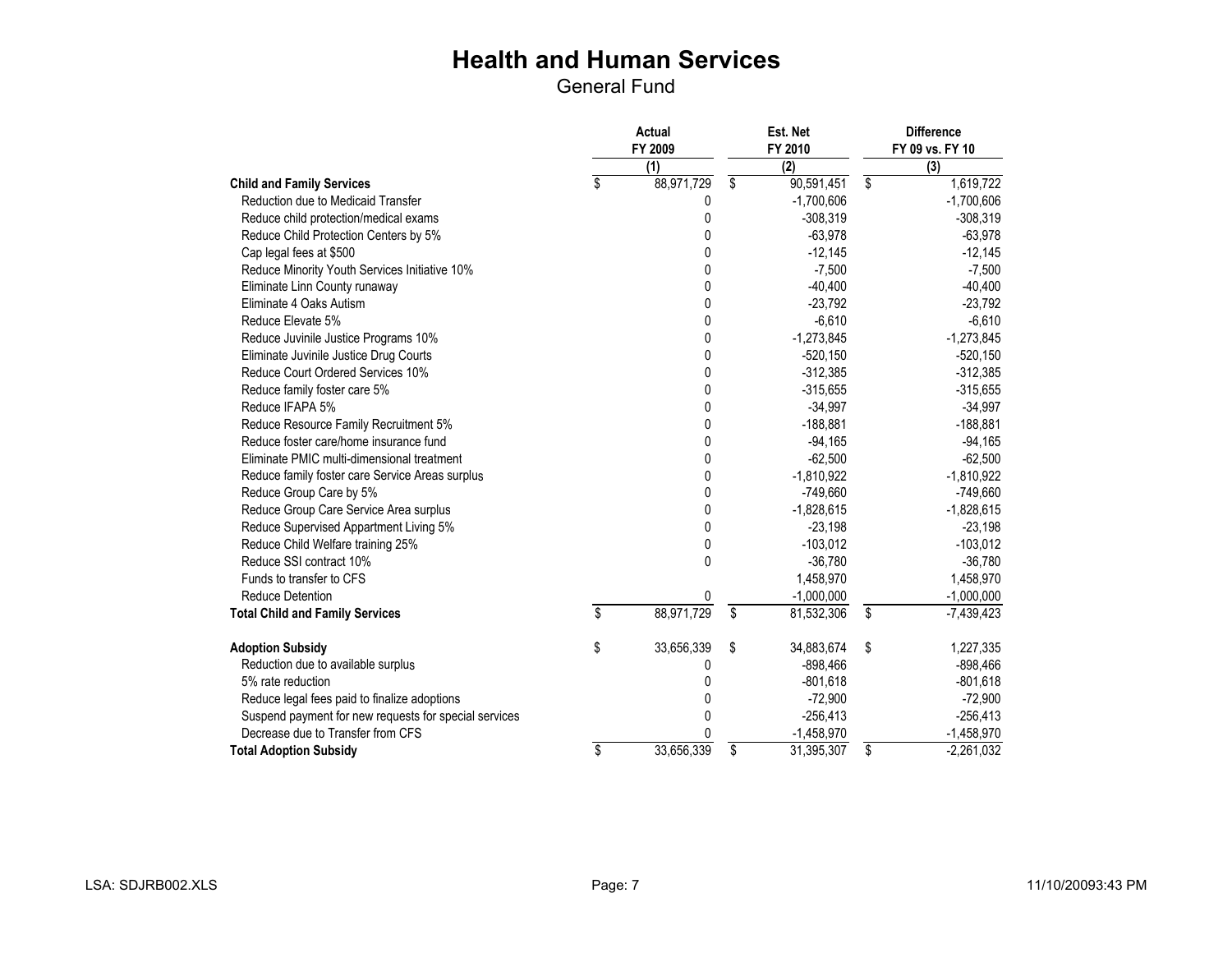|                                             |                         | Est. Net<br>FY 2010 |                          | <b>Difference</b><br>FY 09 vs. FY 10 |    |              |
|---------------------------------------------|-------------------------|---------------------|--------------------------|--------------------------------------|----|--------------|
|                                             |                         | (1)                 |                          | $\overline{(2)}$                     |    | (3)          |
| <b>Family Support Subsidy</b>               | \$                      | 1,907,312           | \$                       | 1,697,137                            | \$ | $-210,175$   |
| Freeze Family Support Subsidy               |                         | 0                   |                          | $-22,450$                            |    | $-22,450$    |
| Reduce FSS stipend by 25%                   |                         | 0                   |                          | $-110,021$                           |    | $-110,021$   |
| Reduce Children at Home Contract by 10%     |                         | 0                   |                          | $-43,260$                            |    | $-43,260$    |
| Reduce Council Expenses                     |                         | $\mathbf{0}$        |                          | $-2,500$                             |    | $-2,500$     |
| Adjustment                                  |                         | 0                   |                          | 4,092                                |    | 4,092        |
| <b>Total Family Support Subsidy</b>         | \$                      | 1,907,312           | \$                       | 1,522,998                            | \$ | $-384,314$   |
| <b>Conners Training</b>                     | \$                      | 41,984              | \$                       | 37,358                               | \$ | $-4,626$     |
| Reduce Conners Training 10%                 |                         |                     |                          | $-3,736$                             |    | $-3,736$     |
| <b>Total Conners Training</b>               | \$                      | 41,984              | \$                       | 33,622                               | \$ | $-8,362$     |
| <b>MI/MR/DD State Cases</b>                 | \$                      | 13,067,178          | \$                       | 11,446,288                           | \$ | $-1,620,890$ |
| Implement statewide waiting list            |                         | 0                   |                          | $-1,151,081$                         |    | $-1,151,081$ |
| <b>Total MI/MR/DD State Cases</b>           | \$                      | 13,067,178          | $\overline{\mathcal{S}}$ | 10,295,207                           | \$ | $-2,771,971$ |
| <b>MH/DD Community Services</b>             | \$                      | 18,017,890          | \$                       | 15,790,111                           | \$ | $-2,227,779$ |
| Reduce MH/DD Community Services 10%         |                         |                     |                          | $-1,579,011$                         |    | $-1,579,011$ |
| <b>Total MH/DD Community Services</b>       | \$                      | 18,017,890          | \$                       | 14,211,100                           | \$ | $-3,806,790$ |
| <b>Volunteers</b>                           | \$                      | 105,717             | \$                       | 94,067                               | \$ | $-11,650$    |
| Reduce Volunteers 10%                       |                         | 0                   |                          | $-9,407$                             |    | $-9,407$     |
| <b>Total Volunteers</b>                     | \$                      | 105,717             | \$                       | 84,660                               | \$ | $-21,057$    |
| <b>Family Planning</b>                      | \$                      | 738,750             | \$                       | 10,000                               | \$ | $-728,750$   |
| Eliminate Family Planning and carryforward  |                         | 0                   |                          | $-55,654$                            |    | $-55,654$    |
| <b>Total Family Planning</b>                | $\overline{\mathbf{S}}$ | 738,750             | \$                       | $-45,654$                            | \$ | $-784,404$   |
| <b>Pregnancy Counseling</b>                 | \$                      | 197,000             | \$                       | 100,000                              | \$ | $-97,000$    |
| <b>Cancel Pregnancy Counseling Contract</b> |                         | 0                   |                          | $-28,312$                            |    | $-28,312$    |
| <b>Total Pregnancy Counseling</b>           | \$                      | 197,000             | $\overline{\$}$          | 71,688                               | \$ | $-125,312$   |
| <b>MH/DD Growth Factor</b>                  | \$                      | 54,081,310          | \$                       | 54,108,770                           | \$ | 27,460       |
| Reduce MH/DD Growth Factor 10%              |                         | 0                   |                          | $-5,410,877$                         |    | $-5,410,877$ |
| <b>Total MH/DD Growth Factor</b>            | \$                      | 54,081,310          | \$                       | 48,697,893                           | \$ | $-5,383,417$ |